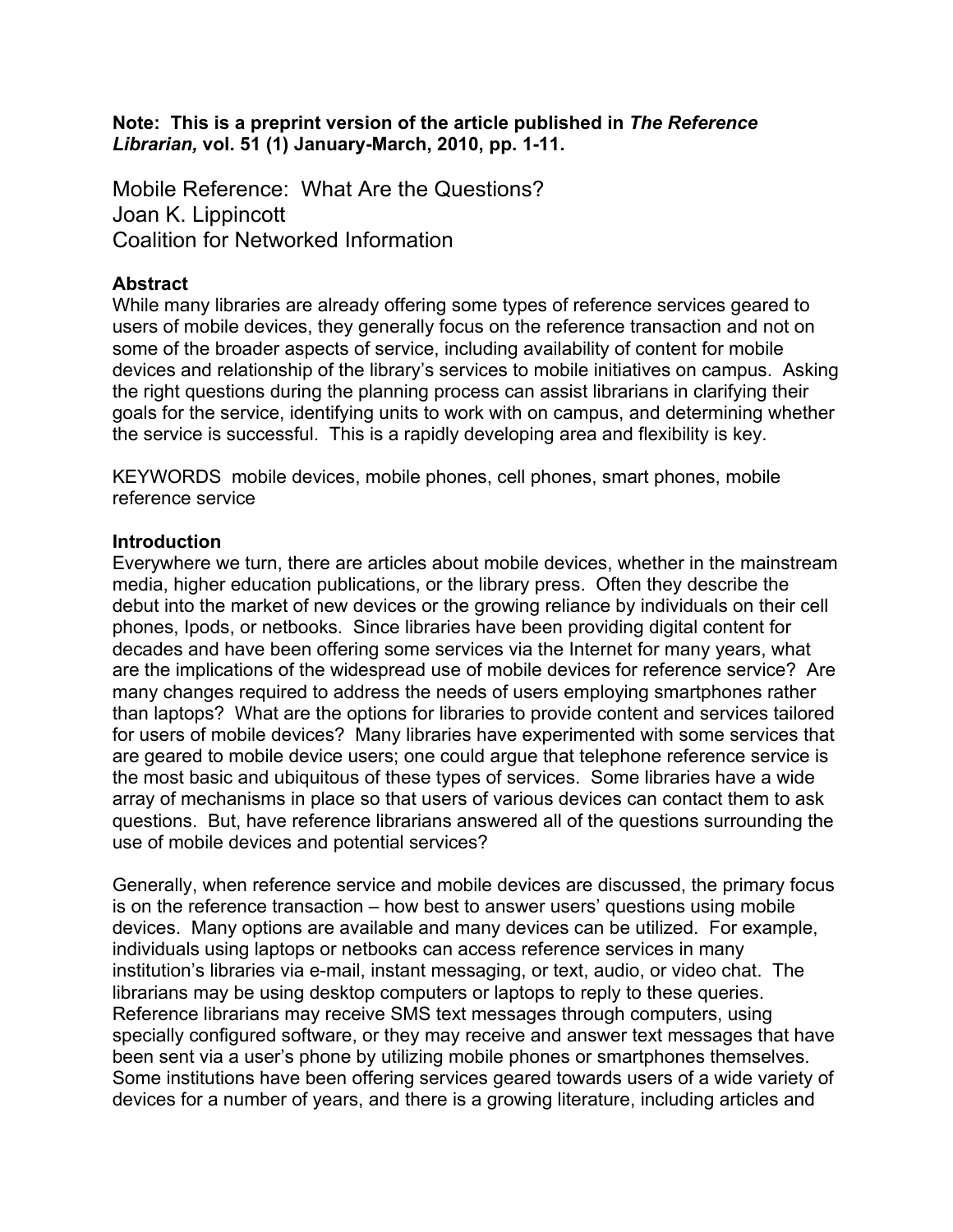conference presentations, detailing the selection of technologies, implementation, use of, and satisfaction with systems and service programs. The literature does not always clearly address the overall goals of the program, the target audience, or the relationship to the curriculum or other academic programs. Typically measures of success are not clearly articulated, although counts of transactions during the pilot period are often noted. These studies focus on reference transactions, which are a key element of service delivery in a mobile environment; however, there are broader considerations of mobile service provision that include identification of overall goals, mobile-compatible content availability, and institutional environment issues. In many institutions, reference librarians have multiple roles and frequently participate in an information literacy program and may serve as liaisons to academic departments. They can leverage their broad view of services in the planning for mobile devices; and therefore, this article will address a wide range of issues that are related to the various facets of reference librarians' roles. As libraries approach the development of a reference program involving mobile devices, there are some fundamental questions that can assist them in framing the planning process.

### **What is the current state of mobile device deployment at your institution or for your population?**

In developing or reviewing services to support users of mobile devices, it is important to understand the current use of mobile devices by your user community. On campuses, the Computer Center or IT organization may keep statistics or participate in a national annual survey such as the one run by the EDUCAUSE Center for Applied Research (ECAR). It would be valuable for libraries to understand the degree to which their user community, or a subset of that community, are using mobile phones to access the Internet, for example. The ECAR survey noted that in 2008, while two-thirds of students owned Internet-capable mobile devices, only a third of those individuals actually used the internet from their devices primarily due to cost considerations (Salaway and Caruso, 2008). If an institution has a large number of students in professional programs such as health sciences, business, or law, it would be interesting to see if those subpopulations were more likely to access the Internet from their mobile devices; the same information would be useful about older adults on campuses that have a high number of students who are older than the traditional 18-22-year old age group. These subpopulations may be more likely to value services that they can access from off campus, whether from the individual's home, office, or clinical placement.

Departmental liaison librarians should be aware of whether particular academic programs require ownership of specific mobile devices, and ideally they should be involved in conversations as such decisions are being considered. Even if there are no departmental programs where mobile devices are employed across the curriculum, it would be valuable to identify faculty actively using mobile technologies with specific courses and consider piloting some services with them. Reference librarians in a main arts and sciences library might want to keep up with developments in their institution's professional school libraries since specialties like health sciences and journalism have been leaders in employment of mobile devices in the curriculum.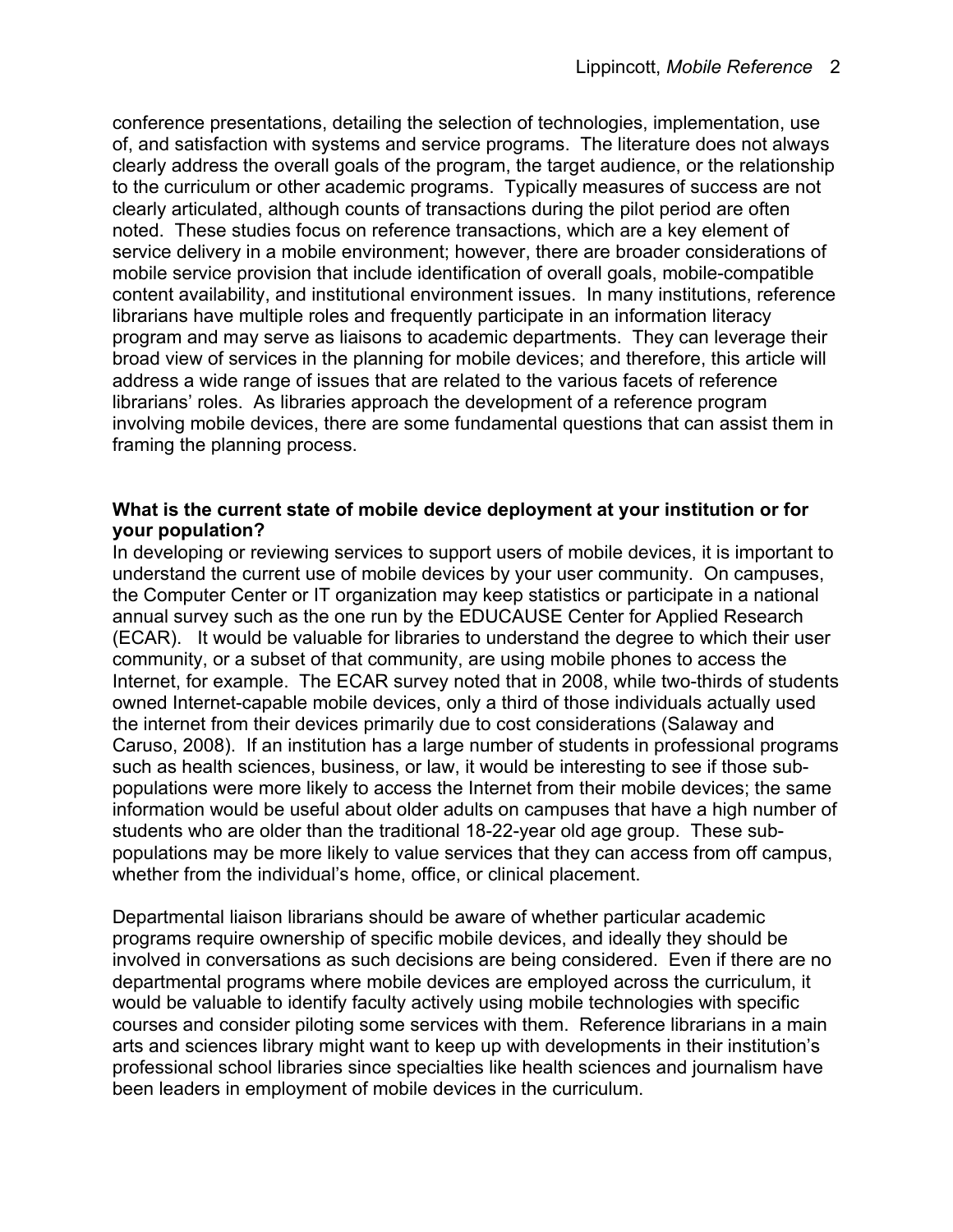## **What are your goals for providing service and what are your strategies?**

There may be a presumption that libraries need to launch services compatible with mobile devices purely because a large segment of their user population owns those devices and uses them regularly. Some may believe that it is important that the library show awareness of technology trends and offers some services as a statement that they are up to speed with the latest technology developments. Others may note that their peer institutions are offering services for users of mobile devices and therefore need to emulate them or be left behind. However, none of those motivations adequately address the formation of goals for providing this type of new service or any other. While it is important to understand the local user population – ownership of types of devices, current uses, behavior of subsets of the population, for example – these data points are only a piece of the equation of developing goals for reference services for mobile devices.

Some possible goals for providing services suited for mobile devices include:

- Enhancing the convenience of access to reference services
- Enhancing the convenience of access to basic library and patron information
- Encouraging individuals who generally don't use the library's services to access the library
- Supporting a campus-wide or departmental initiative employing mobile devices
- Enhancing the library's instruction program, both in the classroom and beyond
- Providing e-books and readers to users as an alternative to some print publications
- Delivering easy-to-access key information resources to users in the field
- Providing campus-related, geographically linked content to enrich the campus experience of users
- Becoming a campus resource for educating users about the features and operation of mobile devices
- Raising the profile of the library, its staff, and its services

It is likely that underlying the development of most reference transaction services, such as the availability of connection to a reference librarian via e-mail, chat, or SMS text messaging, are the combined goals of making reference services more convenient and potentially reaching some individuals who normally don't ask questions of reference staff. If these are the overarching goals of the service, librarians will also want to understand what days and hours users might take most advantage of those services and how they will find out about their availability. If many students say they would like reference service during late night hours, would some trained staff, whether librarians, library assistants, or graduate student workers consider answering questions via mobile phones that they would take home on evenings or weekends? In a survey sponsored by the University of Minnesota Office of Information Technology, students indicated that they were not too interested in technology training but wanted technical support available online 24X7 (Walker & Jorn, 2007).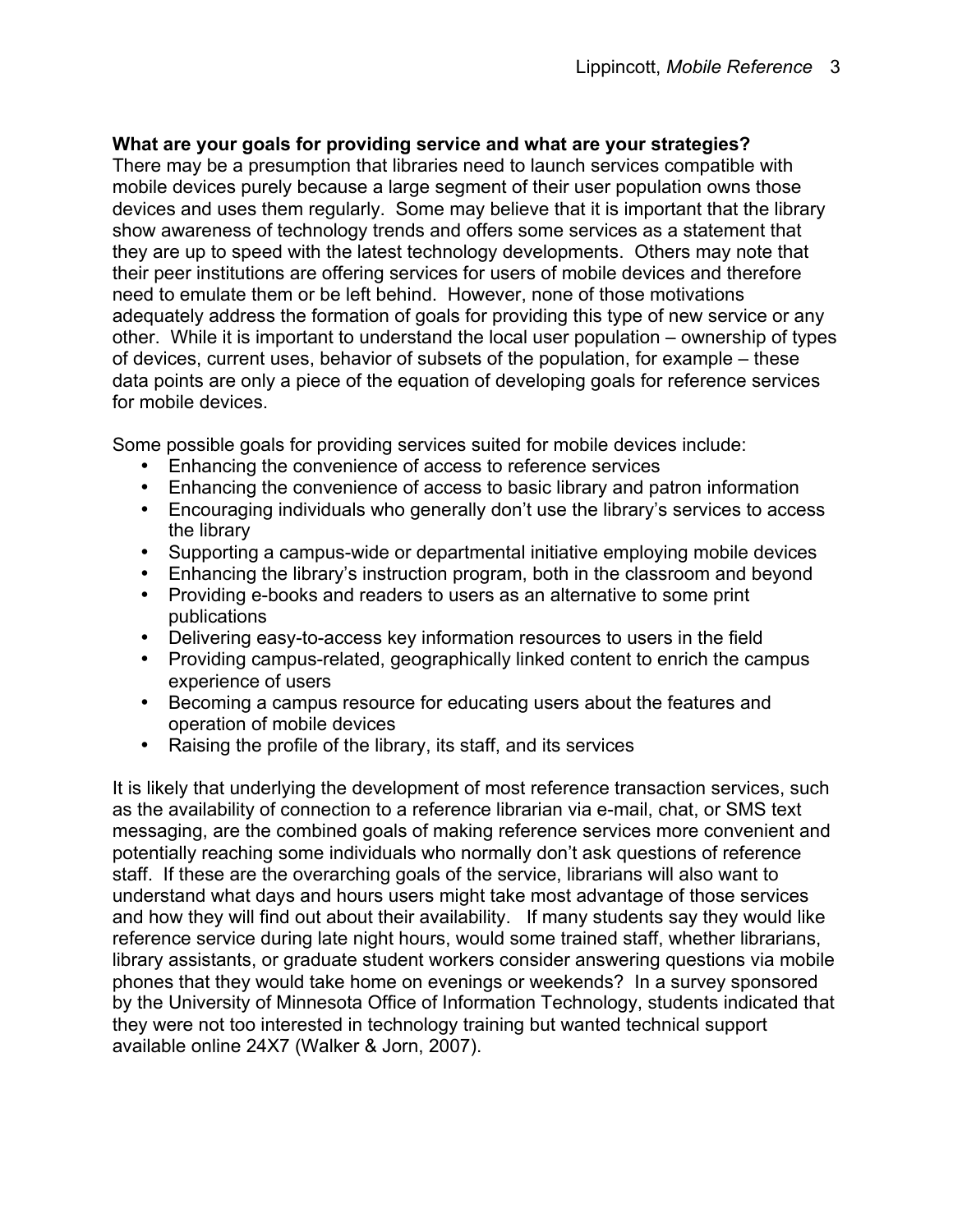Some institutions may have specific objectives for use of mobile devices in reference service based on earlier assessments. For example, the Temple University Library launched a pilot service in which staff with an iPod Touch device circulated in the stacks areas during a limited number of hours in response to data from a LibQUal Survey that indicated that students needed more assistance while in the stacks (and not just at a main service desk) (Rowland and Shambaugh, 2009). While the pilot service was not heavily used, it is the type of experiment that gave benefit to both the institution and to others. In order to better serve the user community, there needs to be room for trial and error, especially when new technologies are employed.

Providing answers to questions via mobile devices may lead librarians to consider adding additional goals to their services, such as offering reference content that is compatible with mobile phones so that they might be able to link users directly to information resources during a mobile reference transaction. Keeping up with websites that offer mobile device compatible versions of database services, assisting users in identifying mobile-compatible electronic journals and newspapers, providing access to mobile-compatible bibliographic citation tools, or accessing WorldCat mobile to answer questions or to guide users in answering questions are all potential outgrowths of mobile reference service. In addition to connecting with a reference librarian via a mobile device, users may want to access their patron record, a listing of library hours, or a service that provides updated information on computer availability in the library, or a service that permits them to book a group study room; examples of each of these services currently exist in some academic libraries.

Libraries may want to provide versions of licensed information resources to their users, whether they are in the form of e-books for laptops or specialized e-book readers or mobile-compatible reference resources for users who work in the field or in clinical areas. A small number of libraries are partnering with information technology units and academic programs to deliver program-related academic content to students using mobile devices for specific programs. At Quinnipiac University, the library and IT units worked together to offer three reference resources to graduate students in a physician assistant program (Raths, 2009).

Some libraries have developed information literacy podcasts so that students can find quick instructions for accessing databases or judging the quality of a web resource. These can be useful supplements to information literacy class sessions and could be given as homework assignments by teaching faculty. Providing anytime and anywhere tutorials such as these not only addresses the goal of convenience but can free up class time in information literacy sessions for higher level topics. Other uses of mobile devices related to instruction include devices in the classroom. At Brigham Young University, librarians employed Personal Response Systems (PRS) or clickers, in information literacy sessions in order to increase student engagement (Julian and Benson, 2008).

Some libraries, especially in the health sciences, have chosen to become the main campus resource for services for mobile devices, providing web pages comparing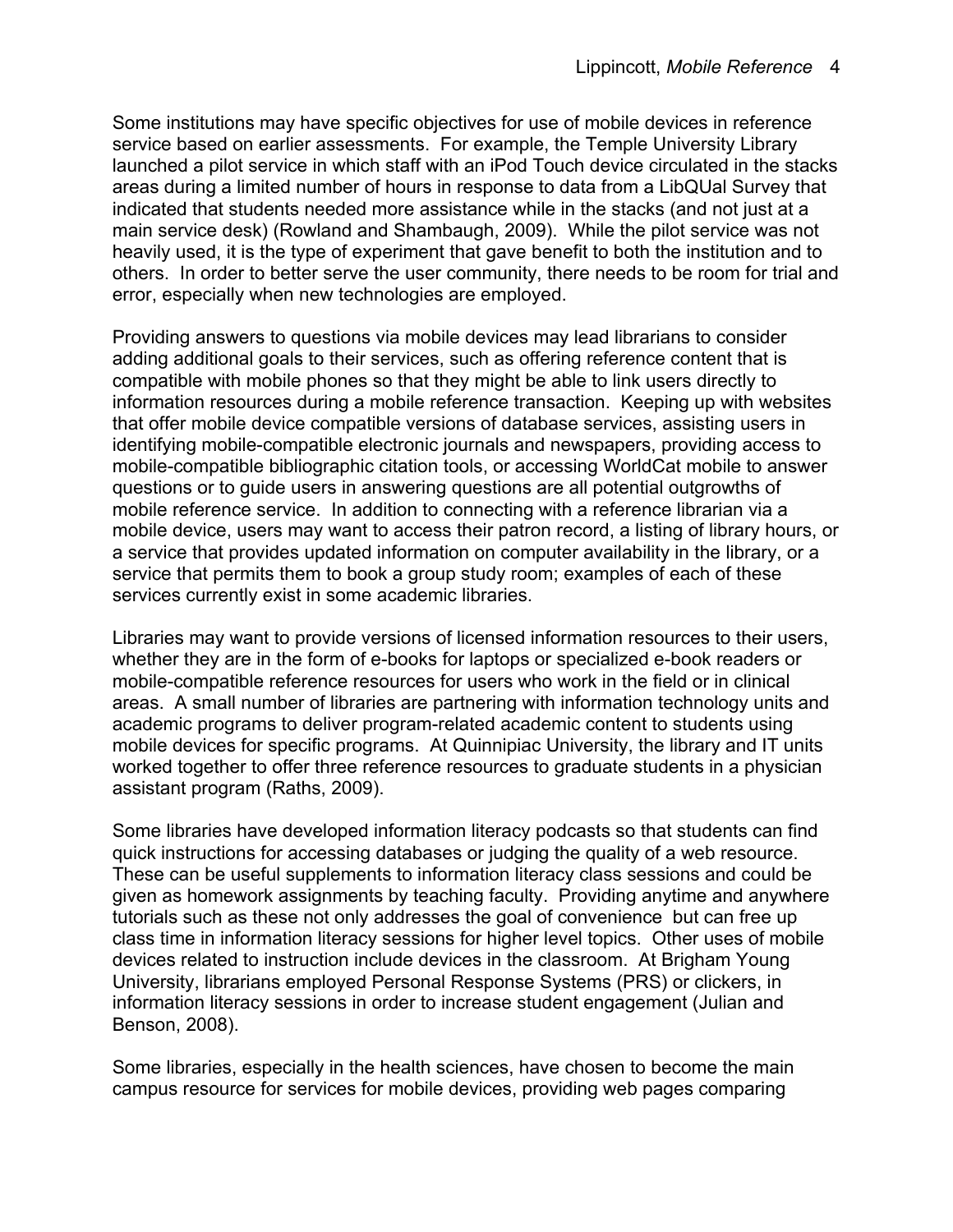devices, providing workshops, and providing direct support to users (University of Iowa Libraries, 2009). On other campuses, the computer center help desk might fulfill this function, or there may be a void in providing services. Providing a full range of services, including supporting users in configuring their devices, might not be a priority for all libraries, but reference staff should be aware of where to refer patrons needing assistance with their devices.

Recently, some new developments are emerging that demonstrate the deeper impact that mobile technologies might have in the academic environment. One new technology to watch involves QR codes, which "link the physical world with the virtual by providing on-the-spot access to descriptive language and online resources for objects and locations" (7 Things, 2009). The codes themselves are similar to bar code labels, but in a different type of pattern. If they are placed in physical locations, an individual with a mobile phone that has the capability to scan the code can call up a web page that provides information linked to that location. For example, some bus companies post a QR code in their bus shelters and individuals can call up real-time information about arrivals and departures of the transportation service. QR codes on individual books could link the content to a website of reviews, a social networking service for book discussion, a page with author information, etc.

Some libraries are offering institutionally related content for mobile devices. The Duke University library has added around 32,000 images from its special collections to the campus mobile portal (Treasures, 2009). The North Carolina State University Library is developing a mechanism that combines content from the library's special collections with a location-aware map-based interface that will enable individuals to tour the campus and link to information about points of interes (Sierra and Wust, 2009). Reference librarians can be part of the promotional strategy for these new services, describing them in orientation and class sessions.

As with any library service, if very few individuals know about the program, inevitably there will be low rates of use. It will then be difficult to determine whether the intended target population is disinterested in the service or whether they might have used it had they been aware of it. When queried about a new text-a-librarian service at his university library, one student replied, "The library already has a feature where you can chat online to a librarian. The only problem is about 95 percent of people I talk to have no idea this even exists…It seems like nothing is promoted" (Bell, 2009).

Some ways that a library might promote its services to users of mobile devices include links via the course management system, articles or ads in university publications for faculty, staff, and students, promotion through Facebook, creation of a YouTube video, and placement of posters or ads on digital information boards in strategic spots on campus such as dormitories. Many libraries mention promoting the services they offer via posters in the library and via their library websites, and while that may be useful, it misses those individuals who do not come into the library or visit the library website. Librarians can also talk with students about mechanisms they believe will help spread the word about library services.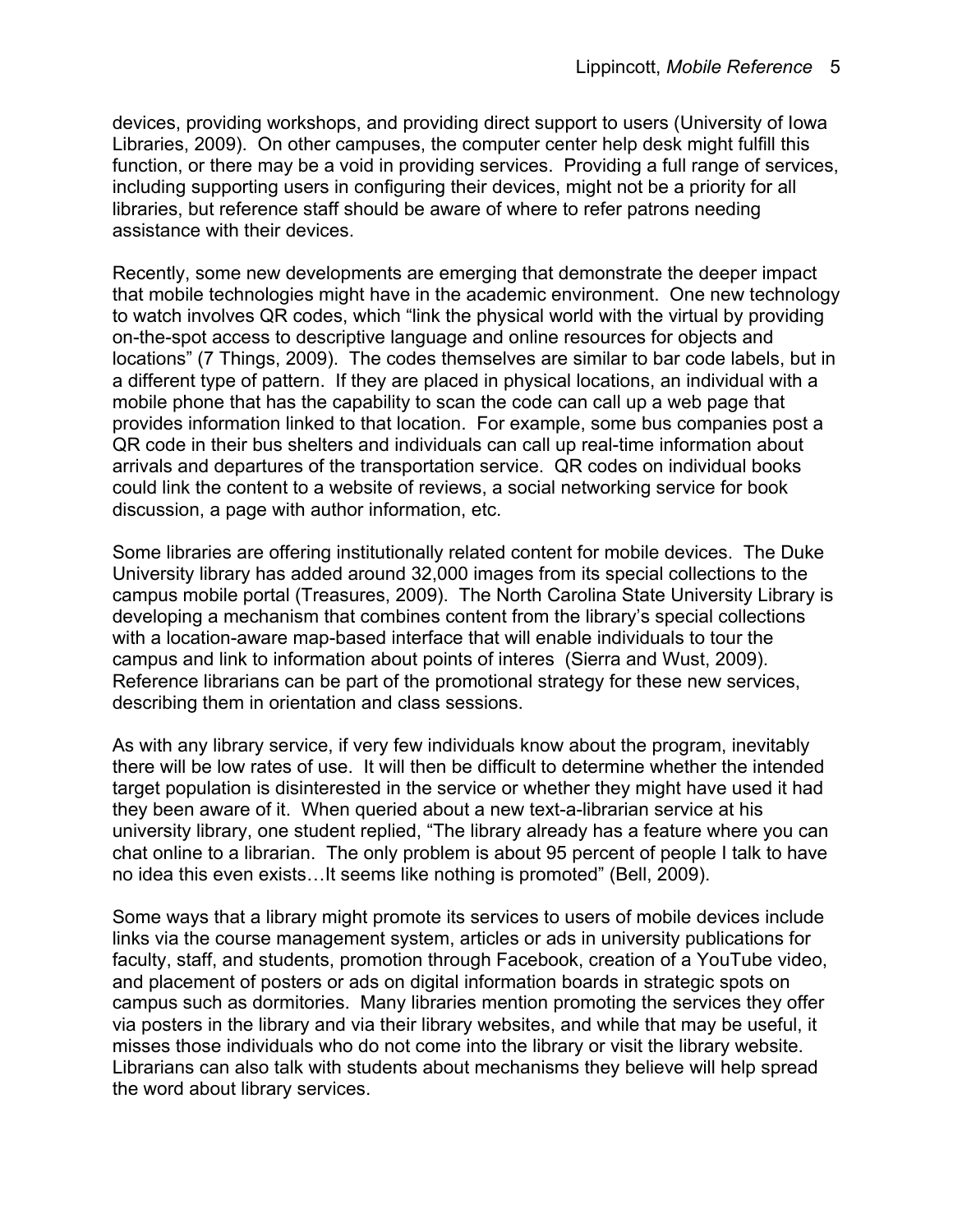If the campus population is using Twitter, there are opportunities to use that service to publicize library services for mobile devices and even to answer some reference questions via Twitter. Twitter can be used to provide service, to solicit feedback on services, to promote services, and to link to content that might be of interest to your user population (Burkhardt, 2009).

Some universities are developing an overall mobile strategy, often featuring a portal to all mobile-friendly university services; ensuring access to the library's services from the main page of that portal could be an important mechanism for driving traffic to the library. In addition, publicizing mobile services during information literacy sessions or orientation sessions is a useful promotional mechanism. At University of Rochester, freshmen were encouraged to call the reference desk as part of a trivia contest during move-in day. The idea was that students would enter the library phone number into their address book so that it would be easily available for future use of reference service (Gibbons, 2007).

#### **Who should you be working with in your institution or service area?**

An ECAR study that included a status report of the support and use of mobile devices on campuses found that of institutions that had a strategic plan, only 40% said that the plan "identified mobile communications as an area of importance" ( Sheehan, 2009, p. 83). Campus approaches to the support of mobile device users are still in formative stages in many institutions, and the library is in a position to play a central role as key decisions are being made. A table of activities in that same report listed new types of messaging and communication technologies and how they were being used or considered on campuses. A wide range of services, from registration to counseling or academic advising to teaching were listed, but the table completely omitted any reference to the library (Sheehan, 2009, pp. 146-7). Librarians will need to be assertive in seeking out the committees or administrative groups that will be defining the institution's mobile strategy and in demonstrating that they have an active role to play. Some universities are developing portals or coordinated suites of services that are accessible to users of mobile devices. Here again, libraries should play a key policy role to ensure that access to such items as the library's hours, catalogs, patron information, and reference services are included in the portal design.

The campus units most likely to be in a leadership position for developing programs and services for mobile devices include the institutional information technology unit or computer center, the instructional technology unit or center for teaching and learning, individual schools or departments, particularly in professional program areas, and bookstores. As Blackboard and other course management systems (CMS) reconfigure for access via mobile devices, libraries will need to ensure that the content and services they have embedded in a CMS will be available and usable in that mode as well.

In addition, as noted above, some departments, programs, or professional schools may take the lead in employing mobile devices for students or may even require students to purchase a particular type of mobile device. This can have implications for the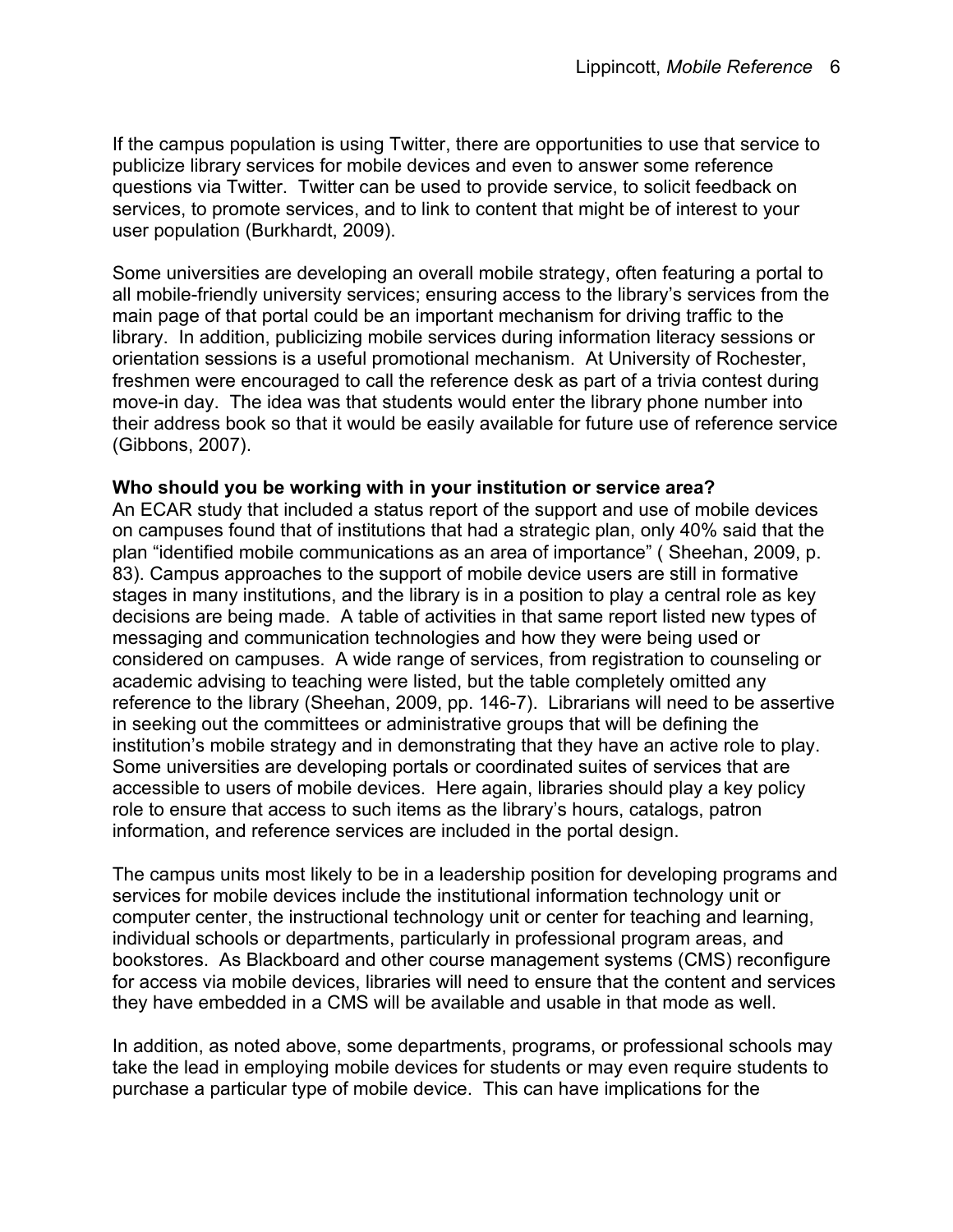capability of the library to offer services to those students. For example, if students are required to purchase a device for an electronic textbook program, will they also be able to access electronic reserve materials from the library or library-licensed databases as they prepare projects or course assignments on the designated device? If librarians are not part of the planning process, such compatibility may not be taken into account.

## **How will you know if you are successful?**

Providing services for users of mobile devices generally means adding something new to the menu of service options for the library's users, and this takes resources. Determining whether the resources, whether actual expenditures or staff time or both, are worth the investment is important for the library. In the current technology environment, it is unrealistic to take the traditional view that any new service should be mounted only when every detail is in place and funds are available for ongoing support into the foreseeable future. The environment and user preferences are changing too quickly for this to be advisable or preferable to a flexible strategy. However, it does not mean that some type of assessment should be omitted from the project plan because things are changing rapidly. The library can learn about both the current use of services and the anticipated future needs through assessment. Importantly, the assessment should be in alignment with the goals of the service. For example, if one of the goals is to encourage individuals who have not used reference service in the past to ask questions via a mobile device, the assessment method must include a component to capture that data.

The typical assessment method of counting transactions can provide useful trend and comparative data. However, ideally, with this new service area, the assessment method(s) will capture a richer picture of user needs and preferences. For example, librarians at New York University conducted an in-depth analysis of their SMS text messaging reference service, analyzing the data from one year, involving 583 transactions (Pearce et. al., 2009). In addition, they compared use of that service with other types of data including in-person reference transactions. Their analysis helped dispel some of their preconceptions about SMS reference transactions; for example, they found that such interactions did not need to be limited to quick, ready-reference types of questions; their users were willing to have a dialogue with the librarian and have some back-and-forth discussion. They also discovered that some users were texting librarians from inside their library building (Pearce et. al., 2009). Some library users are concerned about getting up from a workstation in the library to walk over to the reference desk since someone else may take over the workstation, or they may fear leaving their belongings unattended while they are away.

Surveys can provide useful information, especially if they are administered periodically so that trends can be tracked. A survey of students and technology developed and administered at Ohio University is an excellent model for other institutions (Booth, 2009). This survey compiled data on a wide array of items including student ownership of technology devices, use of social networking sites, familiarity with emerging technologies, awareness of library services, and receptivity to potential new library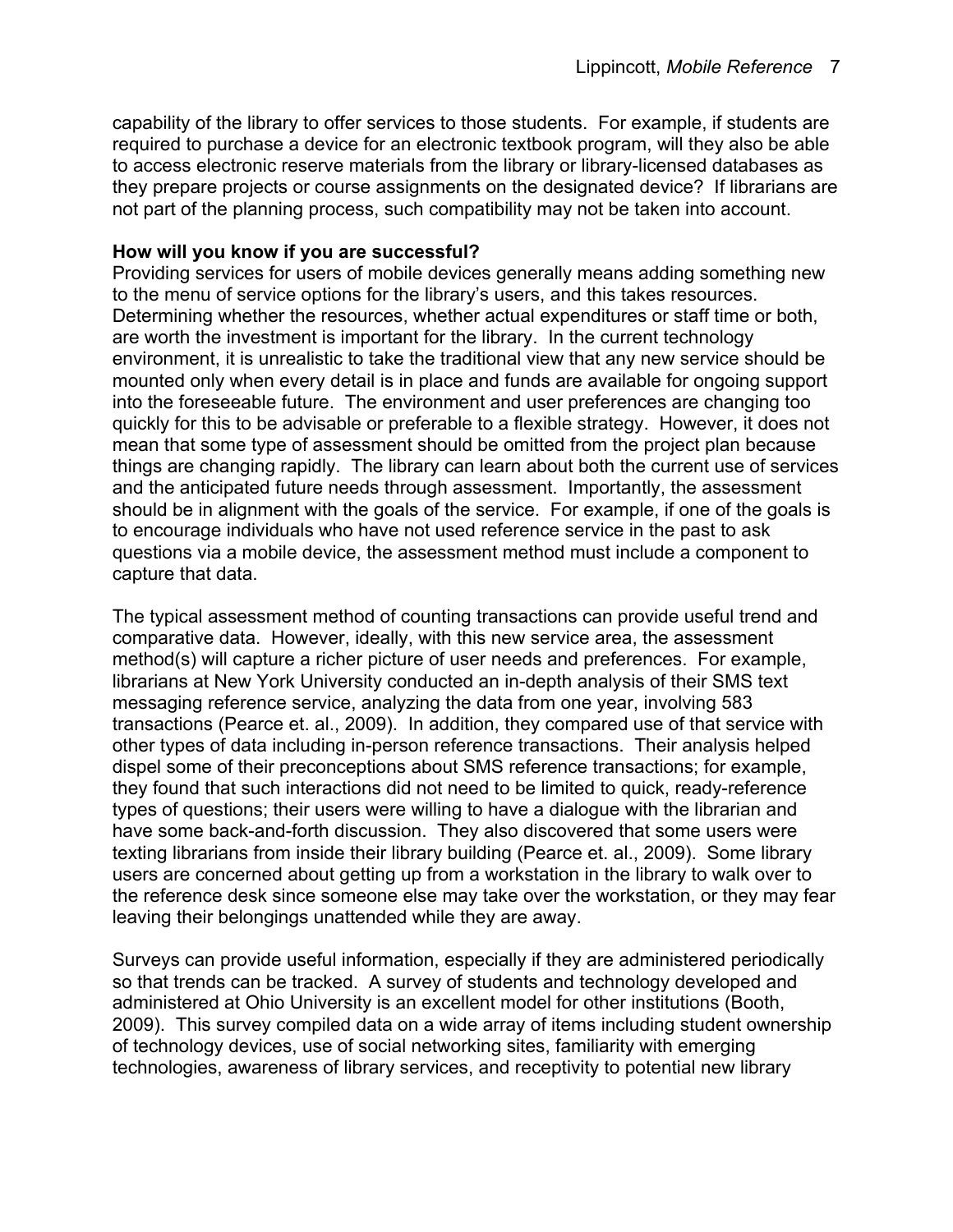technology-based services. The publication in which the results are described includes the survey instrument, which other institutions may use with their own population.

One of the difficult aspects about assessing student use of or receptivity to service delivery via mobile devices or access to content via mobile devices is that behavior and the marketplace are changing rapidly. Deciding how much weight to give to student's lack of interest in some potential library services is difficult given that their interest might change with the introduction of a new device, a cheaper service plan, or the popularity of a particular social networking platform.

## **What is your strategy for the next two to three years?**

Whether a library is already offering services to users of mobile devices or is still in the planning phase, it is wise to consider the near-term strategy since technologies are changing so quickly. Introduction of new devices in the public marketplace or by specific departments or units within your institution has the potential to dovetail with or derail the library's current services or plans, depending on technologies selected, licensing schemes adopted, etc. The popularity of devices new to the market or new social networking mechanisms could impact adoption. Perhaps most important, if the cost of access to the mobile web drops significantly, it is likely that widespread use of the web via mobile devices will rise very quickly. Waiting for the technology to settle down, leading to paralysis in instituting new programs, is not the answer. Booth writes that active experimentation is needed in the current climate, and that it "requires the acceptance of risk, and organizational cultures that enable iterative approaches to service development" (Booth, p. 102).

Libraries can develop a plan for the introduction of services and content geared towards users of mobile devices and they can also participate in institution-wide efforts to develop such plans. They can hold in-house professional development programs to describe and discuss the wide range of possibilities for libraries in the mobile world and can participate in regional or national events, in-person and online, that help them keep abreast of developments. They can monitor a number of websites to keep up with trends as well as identify and learn from implementations of mobile services in libraries. The M-libraries website consolidates information on developments (M-Libraries). Whether or not a library is ready to implement mobile services at this time, at a minimum they should appoint one or more individuals to keep abreast of developments and stand ready to recommend first steps for their particular institution. When a library is ready to implement some services, developing the project in the context of clear goals and with an assessment plan can help the staff clarify the potential value and also set the framework for evaluating the effort.

# **Conclusion**

Providing reference service to users who may want to ask questions and have them answered via mobile devices is becoming more prevalent. It is fairly standard for libraries to provide capabilities for users to e-mail questions to the reference desk or chat live with a librarian. A relatively small number are experimenting with offering reference services employing SMS text messaging. However, that is only one piece of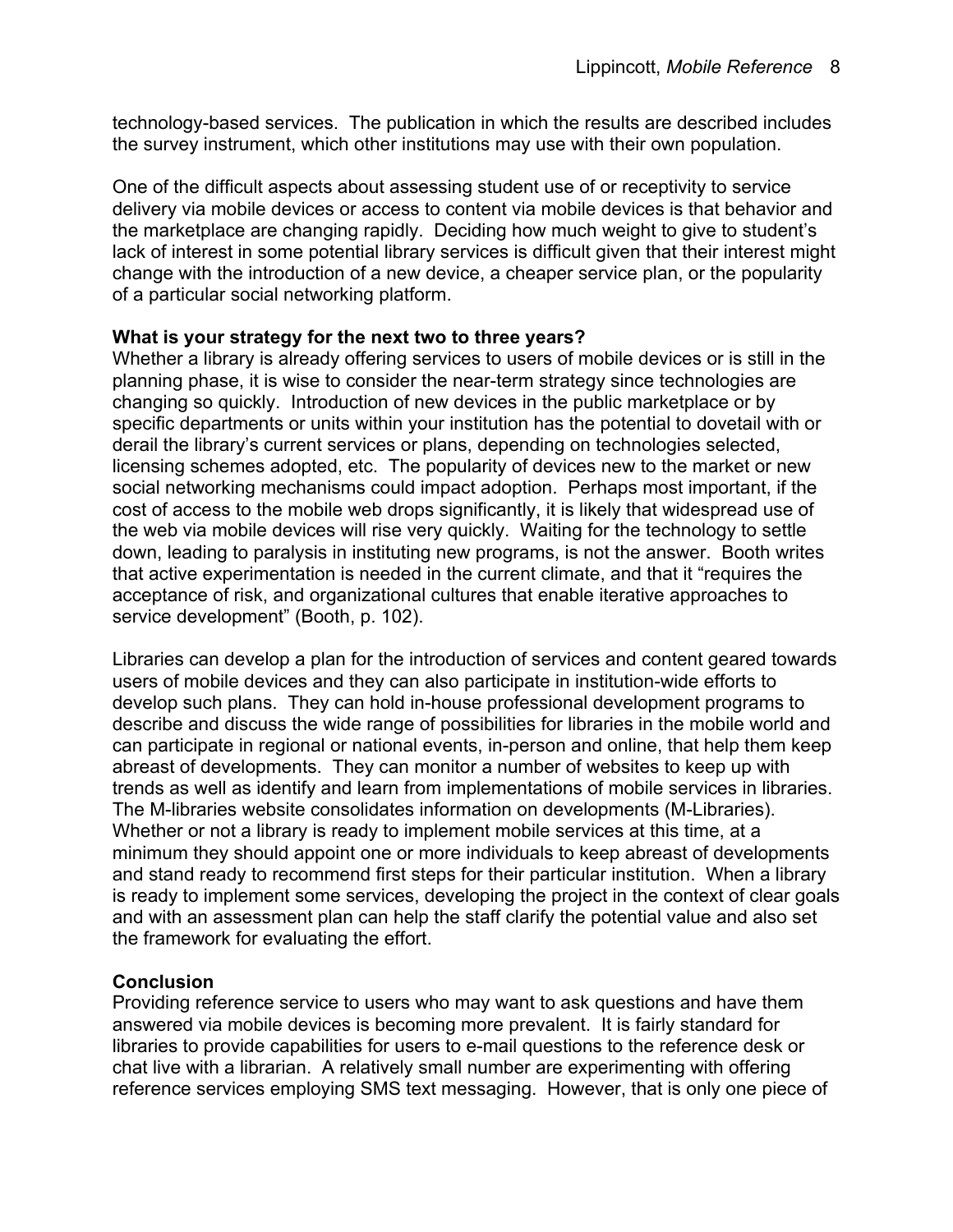a larger picture. Depending on the library's goals, reference librarians may want to partner with academic and technology units to provide digital content and services for students and faculty using mobile devices in conjunction with a specific academic program. They may want to raise the profile of the library by promoting services using Twitter or make institutionally related content, such as images, available in a format suitable for mobile devices. They may want to increase the reach of their information literacy program by providing podcasts or posting videos to sites like YouTube. Librarians should think creatively about the development of services for users of mobile devices, especially taking into account user needs and preferences and the relationship of services to the academic program of their institution.

## **References**

Bell, Jamie. 2009. Have a Quick Question? Just Text a Librarian! University of Nebraska, Gateway, August 11, 2009. <http://media.www.unogateway.com> (accessed August 13, 2009).

Booth, Char. (2009) *Informing Innovation: Tracking Student Interest in Emerging Library Technologies at Ohio University.* Chicago: Association of College & Research Libraries. http://www.acrl.org/ala/mgrps/divs/acrl/publications/digital/index.cfm (accessed August 13, 2009).

Burkhardt, Andy. 2009. Six Things Libraries Should Tweet. Information Tyrannosaur (blog). July 27, 2009. < http://andyburkhardt.com/> (Accessed August 13, 2009).

Gibbons, Susan. 2007. *The Academic Library and the Net Gen Student.* Chicago: American Library Association.

Julian, Suzanne and Kimball Benson. 2008. Clicking Your Way to Library Instruction Assessment: Using a Personal Response System at Brigham Young University. C&RL News 69 (5): 258-260.

M-Libraries (website)

<http://www.libsuccess.org/index.php?title=M-Libraries > (accessed August 13, 2009)

Pearce, Alexa, Whatley Kara, & Collard, Scott. 2009. Say what?: An SMS Transcript Analysis at New York University. Presentation at Second International m-Libraries Conference, Vancouver, Canada, June 24, 2009. < *mlibraries2009.ubc.ca/*> (accessed August 13, 2009).

Raths, David. 2009. Good Things Come in Small Packages. Campus Technology, vol 23, February, 2009: 30-35.

<http://campustechnology.com/Articles/2009/02/01/Mobility.aspx?Page=7 > (accessed August 13, 2009)